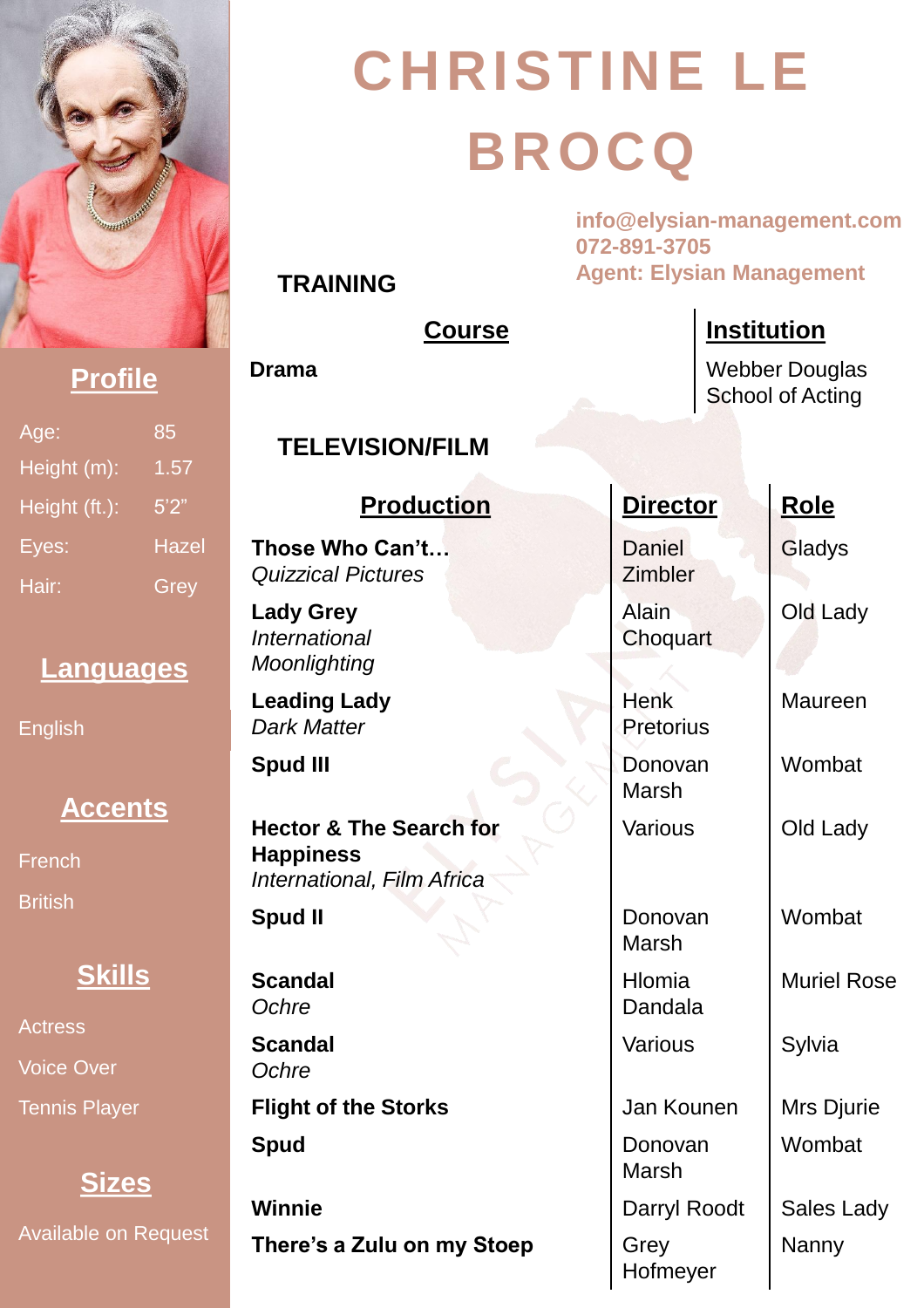

### **Profile**

| Age:          | 85           |
|---------------|--------------|
| Height (m):   | 1.57         |
| Height (ft.): | 5'2''        |
| Eyes:         | <b>Hazel</b> |
| Hair:         | Grey         |

#### **Languages**

English

# **Accents**

French **British** 

#### **Skills**

Actress Voice Over Tennis Player

# **Sizes**

Available on Request

#### **TELEVISION/FILM CONT.**

| <b>Production</b>                                  | <b>Director</b>                  | <b>Role</b>              |
|----------------------------------------------------|----------------------------------|--------------------------|
| Liefling                                           | <b>Brian</b><br>Webber           | Support                  |
| <b>Dream Hotel</b>                                 | <b>Ottp Retzer</b>               | <b>Mother</b><br>Superio |
| <b>Secret of Whales</b>                            | Philipp<br>Kadelbach             | Land Of<br><b>Clerk</b>  |
| <b>The Villagers</b>                               | Grey<br>Hofmeyer                 | Amelia                   |
| <b>Riding High</b>                                 | David Lister                     | <b>Mother</b>            |
| <b>The Principal</b>                               | <b>Roy Sergent</b>               | Cameo                    |
| <b>Madame and Eve</b><br><b>Penguin Films</b>      | <b>Various</b>                   | Grandm                   |
| <b>Jozi Christmas Special</b>                      | <b>Andre Timm</b>                | Cameo                    |
| Egoli                                              | <b>Various</b>                   | Cameo                    |
| <b>Fanta MTV Chart Show</b>                        | Various                          | Cameo                    |
| <b>Jacob's Cross</b>                               | Amanda                           | <b>Mother</b><br>Superio |
| <b>COMMERCIALS</b>                                 |                                  |                          |
| <b>Production</b>                                  | <b>Director</b>                  | <b>Role</b>              |
| <b>Crime &amp; Investigation</b><br>(INT) Monarchy | Delaray<br>Hattingh              | Hostes                   |
| Alzeimer's<br>(INT) Happy People                   | <b>Ricc Paoletti</b>             | Patient                  |
| <b>Outsurance</b><br><b>Air Films</b>              | <b>Matthys</b><br><b>Boshoff</b> | Home<br>Owner            |
| <b>Chicken Licken</b><br><b>Egg Films</b>          | <b>Terence</b><br><b>Neale</b>   | Matror                   |
| <b>Liberty Life</b>                                | <b>Various</b>                   | Featur                   |
| <b>Spar</b>                                        | <b>Various</b>                   | Featur                   |
| <b>City Lodge</b>                                  | <b>Various</b>                   | Featur                   |
| <b>Mrs Balls Chutney</b>                           | <b>Various</b>                   | Featur                   |
| <b>Centrum Multi Vitamin Tablets</b>               | <b>Various</b>                   | Granny                   |
| Solidarity Fund                                    |                                  | Footur                   |

| <b>Production</b> | <b>Director</b>        | <b>Role</b>                        |
|-------------------|------------------------|------------------------------------|
|                   | <b>Brian</b><br>Webber | Support                            |
| эI                | <b>Ottp Retzer</b>     | Mother<br>Superior                 |
| hales             | Philipp<br>Kadelbach   | <b>Land Office</b><br><b>Clerk</b> |
| rs                | Grey<br>Hofmeyer       | Amelia Cobb                        |
| ĭ                 | David Lister           | <b>Mother</b>                      |
| al                | <b>Roy Sergent</b>     | Cameo                              |
| d Eve<br>$\it ns$ | <b>Various</b>         | Grandma                            |
| mas Special       | <b>Andre Timm</b>      | Cameo                              |
|                   | <b>Various</b>         | Cameo                              |
| <b>Chart Show</b> | <b>Various</b>         | Cameo                              |
| ວຣຣ               | Amanda                 | <b>Mother</b><br>Superior          |

#### **Production Bole**

**Hostess** 

Home **Owner** Matron

Various **Featured** Various | Featured Various | Featured Various **Featured** Various | Granny **Featured**